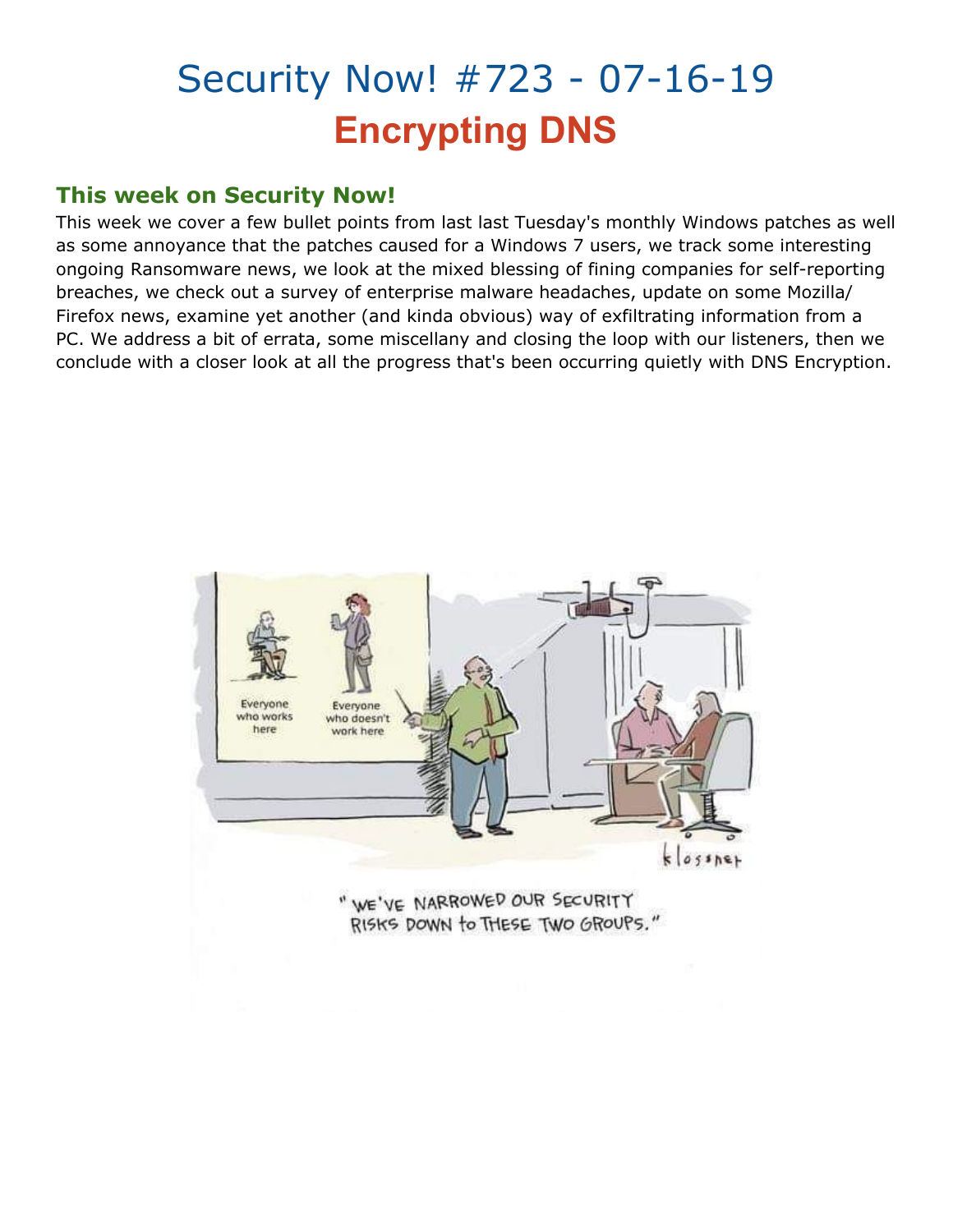## **Security News**

#### **Patch Tuesday Update**

Two zero days and 15 critical flaws fixed in July's Patch Tuesday [https://nakedsecurity.sophos.com/2019/07/10/two-zero-days-and-15-critical-flaws-fixed-in-july](https://nakedsecurity.sophos.com/2019/07/10/two-zero-days-and-15-critical-flaws-fixed-in-julys-patch-tuesday/) [s-patch-tuesday/](https://nakedsecurity.sophos.com/2019/07/10/two-zero-days-and-15-critical-flaws-fixed-in-julys-patch-tuesday/)

16 critical vulnerabilities, some being exploited, fixed in July, 2019 Windows updates

July's security updates address 77 vulnerabilities that affect Windows and a range of software that runs on Windows, mainly Internet Explorer, DirectX and Windows' graphical subsystem.

Of those 77 vulnerabilities, Microsoft rates 16 of those as critical, 60 as important and 1 as moderate.

Most of the critical vulnerabilities allow attackers to execute remote code on the user's system, and 19 of the important vulnerabilities can be used for local elevation of privilege -- which, as have seen, is really not much less threat even though it sounds much more benign.

6 of the critical vulnerabilities are for IE itself and 5 are for Chakra, which as we know is the JavaScript engine in both original (non-Chromium) Edge and IE. In addition, the components that all have one remote code execution vulnerability are: Windows' DHCP server, the Azure DevOps Server, the .NET Framework and the GDI+ API.

And that one "moderate" problem resolved was an authentication bypass for applications using the Windows Communication Foundation and the Windows Identity Foundation API.

And... It appears that two of the elevation of privilege vulnerabilities were 0-day vulnerabilities that were being actively exploited by Russian attackers. As I said, EoP (elevation of privilege) is extremely handy.

The two 0-days which will be under active exploitation until machines are updated are:

Win32k Elevation of Privilege Vulnerability / CVE-2019-1132

The Win32k driver on Windows 7 32bit can be abused to get a NULL pointer dereference. An attacker with remote code execution could use this vulnerability to achieve local elevation of privilege. This has been exploited in the wild.

Microsoft splwow64 Elevation of Privilege Vulnerability / CVE-2019-0880

There is pointer dereference issue in the printer driver for 32-bit processes that could be used to escape the sandbox of Internet Explorer Enhanced Protected Mode (EPM). After achieving remote code execution using a vulnerability like the ones that follow, affecting the Edge or Internet Explorer web browsers, an attacker could exploit this vulnerability to create a new process of medium integrity level. This has been exploited in the wild.

As for how the attacker gets in to elevate their privilege, there were 6 browser memory corruption vulnerabilities in IE and another 5 in the JavaScript Chakra engine.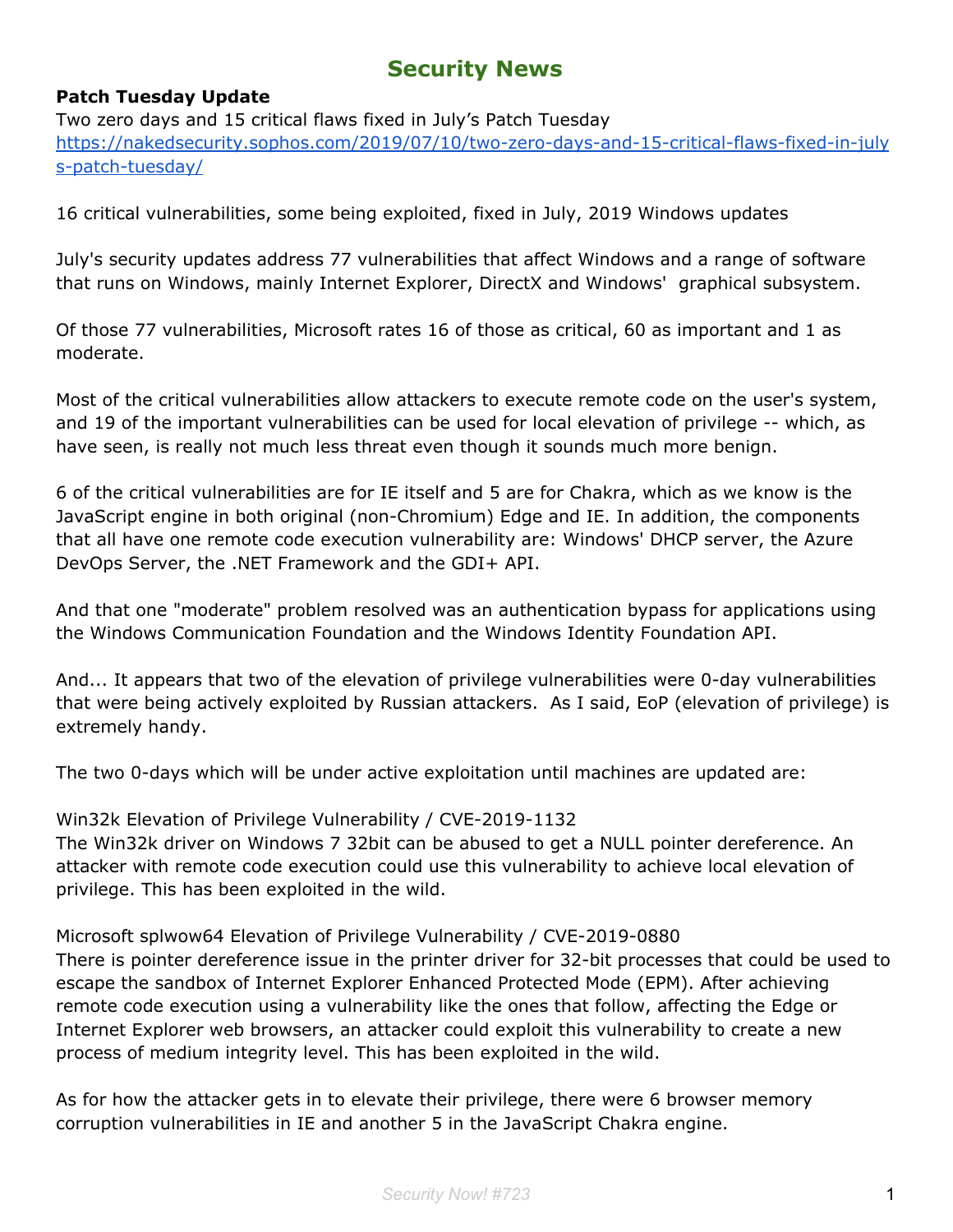Internet Explorer and Edge suffer from several memory corruption vulnerabilities, such as type confusion, out-of-bounds write, and use-after-free.

If an attacker were to cause a victim to visit a malicious website, they could execute remote code in the context of the web browser. To gain full control of the machine is more difficult: the attacker would need to escape the sandbox using a vulnerability such as the previously mentioned CVE-2019-0880, and then perform a local privilege elevation that delivers full administrative access.

As an aside, Adobe did not synchronize the release of their own patches this month as they often do.

#### **When is a security update not a security update?**

On a related note was the news that some stalwart Windows 7 users got very worked up and annoyed (to put it mildly) to receive a non-security update which added new Windows telemetry to their Win7 machines, despite the fact that it was labeled as a security-only monthly patch.

Recall that back in 2016 Microsoft simplified its ongoing patching of Windows versions by offering Windows 7 and 8.1 users two types of update: Either the 'Monthly Rollup' containing both security and non-security patches (i.e bugs and reliability), the second a security-only update option which only repaired that month's security flaws. So it turns out that Microsoft's July 9, 2019 KB4507456 (Security-only update) actually contained more than only security. Something called the "Compatibility Appraiser" tool was slipped into that update.

Our friend Woody Leonard, writing in his "Woody on Windows" column in ComputerWorld, posted on July 11th under the title: "New Windows 7 'security-only' update installs telemetry/snooping, uh, feature"

[https://www.computerworld.com/article/3408496/new-windows-7-security-only-update-installs](https://www.computerworld.com/article/3408496/new-windows-7-security-only-update-installs-telemetrysnooping-uh-feature.html)[telemetrysnooping-uh-feature.html](https://www.computerworld.com/article/3408496/new-windows-7-security-only-update-installs-telemetrysnooping-uh-feature.html)

His piece's subhead reads: "Three years ago, Microsoft promised to keep Win7 and 8.1 updated with two tracks of patches - Monthly Rollups that include everything and "security-only" patches that are supposed to be limited to security fixes. Guess what just happened. "

Woody's article has a ton of good information for those who want to know more. In it he cites a Dr. Vess Bontchev who tweets as @VessOnSecurity:

"I have officially stopped updating my Win7 machine. I no longer trust Microsoft's updating process. I'll protect it from any existing and future vulnerabilities with my other defenses, as well as I can. F\*\*k you, @microsoft" (Woody politely left off the F-U @Microsoft.)

My feeling is, that all we can be is informed. So that's what we do on this podcast. (For example, I received a huge amount of positive feedback from my observation that our SOHO routers could be configured to forward all DNS queries over HTTP or TLS.) So that's why we're here -- to stay informed. I choose to use Windows 7, which I do with my eyes wide open. The job Microsoft is doing is impossible. I don't want that job. No one wants it. And given the messy legacy of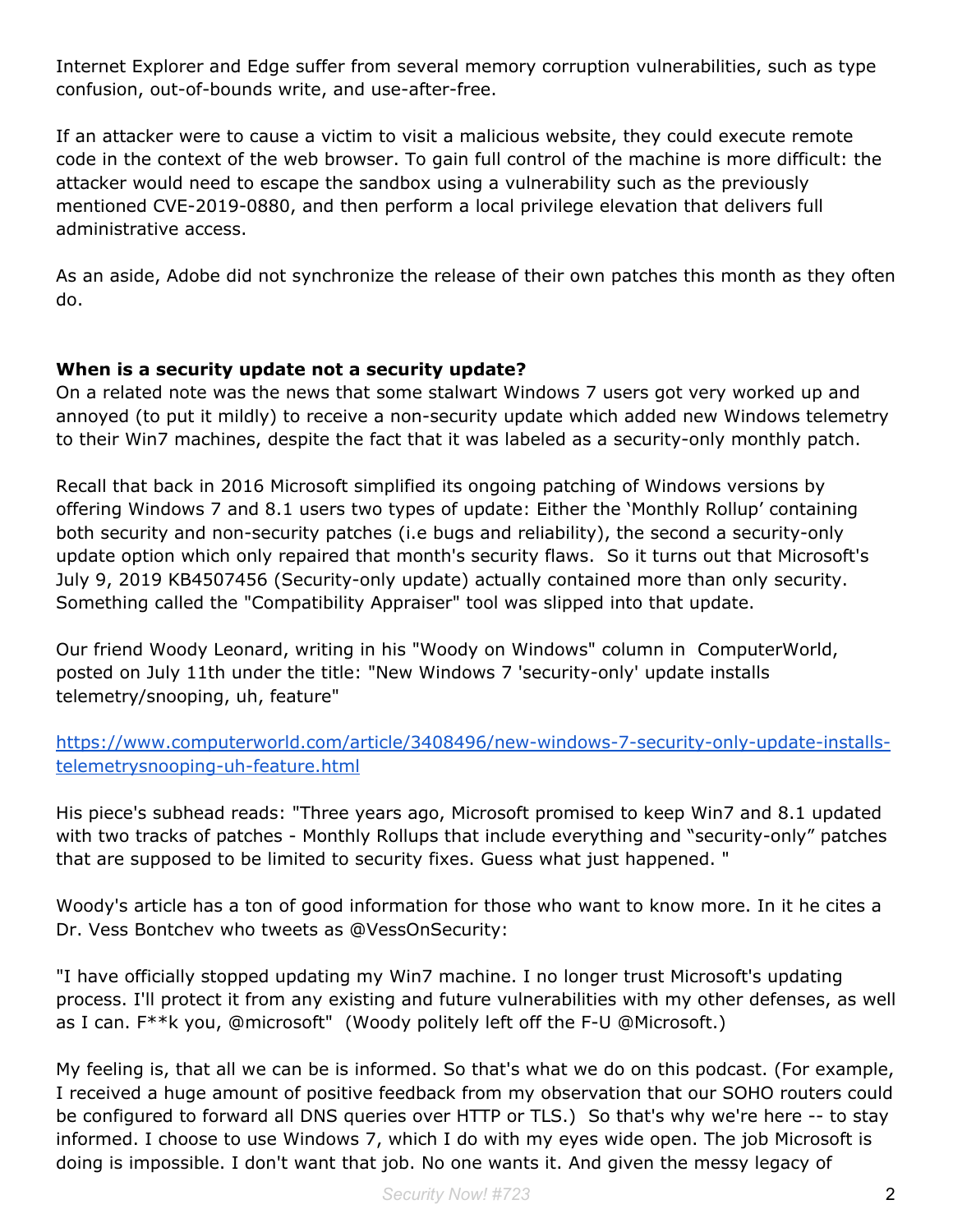Windows code, its barely Windows-literate user-base, and the incredibly and increasingly hostile environment from which Windows attempts to protect its users, they're doing an amazing job. Sure, they're being paid handsomely for that job. But they're doing it.

I feel as though I should take this moment to talk a bit about Windows 7, Windows 10 and me... because security updates **will** stop flowing to Windows 7 six months from now, next February - unless, that is, Microsoft changes their minds again and pushes that deadline back still further, because they continue failing to force the world to use a version of Windows it doesn't want.

As we know, at the beginning of the year, Windows 10 finally changed places with Windows 7 as first place desktop OS. But today, six months later, they are still neck and neck with Win10 sitting at 40.61% with Windows 7 at 38.06%. So they are still near parity.

As our long-time Security Now! Listeners know, I won't be moving my main Workstations to Win10 once Win7 stops being supported. I have Win10 on laptops for testing. When I go out to present SQRL to a group, that's Win10 running on that laptop. And we're Skyping over Windows 10. But I know from long, loving and trouble-free experience with XP, that this Win7 machine I'm sitting in front of, with its five high-resolution screens, will continue to happily purr away for many many years even without constant nursing from mama.

Windows Defender has never found anything on any of my machines other than false-positive annoyances with my own code that it doesn't know about, or old well-marked viruses in eMail archives from those good old days. But I'll miss having Windows Defender officially integrated into Windows 7 and watching my back. It's comforting. So I'll be giving up some comfort. But I expect our browser defenses to continue to improve, and all non-Microsoft browsers will continue running on and supporting Windows 7 for many more years. So I'll be okay. Remember that those 11 web browser vulnerabilities in IE and Edge were the way bad guys were getting in. So I will continue to **not** use IE. I'll be sticking with Firefox for the foreseeable future.

And, after all, my backups have backups and I keep rolling, off-machine, incremental file backups of every project I'm working on as well as monthly static deep-freeze snapshot images. So I'm pretty well protected. But I'm not your average user, and for what it's worth, neither are the listeners of this podcast. I love so many of the apps I have running on Windows -- I'm extraordinarily happy with them. There are many that I have moved forward from machine to machine through the years. The move away from XP, and the loss of native support for 16-bit apps, was traumatic. But it finally had to be done because even the web browsers had finally started refusing to update. So the death of that machine was a mixed blessing. Consequently, I fully expect to remain where I am using Windows 7 until something -- other than a lack of monthly nursing -- forces me to move.

But just so I'm clear, even with all that said, I'm **NOT** suggesting that anyone else follow my example. I'm really not. My use of Windows is **boring** compared with most others. And it's often the case that "boring" is "secure." I don't use my machine for entertainment or gaming, or watching YouTube videos or, out of boredom, randomly clicking links to see what's out there. I'm really not very interested in most of what is out there. So while my main Win7 workstations are not technically "Air-Gapped" from the Internet, they are "Steve-Gapped" -- which exposes them to many fewer threats than the typical Windows PC.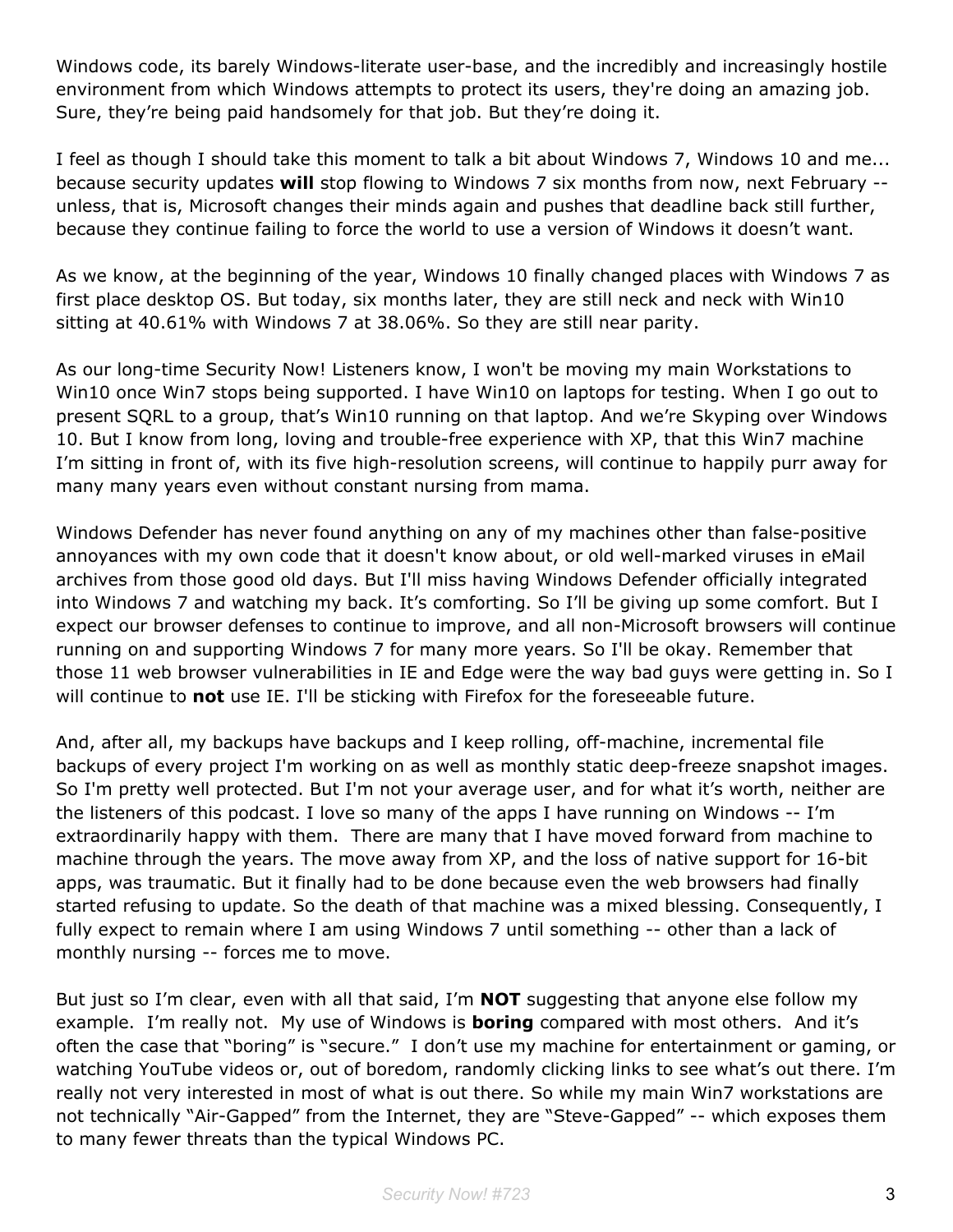#### **Ransomware News**

#### **La Porte County, Michigan struck by Ryuk...**

The Michigan City News Dispatch reported last Tuesday, July 9th: "Malware attack on county computers. La Porte County website, government email servers out of operation"

[https://www.thenewsdispatch.com/news/article\\_d9809e48-7e8d-52d5-9d08-5d6c1adab2a2.htm](https://www.thenewsdispatch.com/news/article_d9809e48-7e8d-52d5-9d08-5d6c1adab2a2.html) [l](https://www.thenewsdispatch.com/news/article_d9809e48-7e8d-52d5-9d08-5d6c1adab2a2.html)

La PORTE – (Paraphrasing and trimmed) All La Porte County government emails, and the county website, remained out of commission late Tuesday following a malware virus attack that affected the system on Saturday morning.

La Porte County Board of Commissioners President Dr. Vidya Kora said Sunday evening, the system will be inoperable as authorities respond to a "malicious malware attack that has disabled our computer and email systems."

County Attorney Shaw Friedman confirmed [on] Tuesday that county government computers were "impacted by a sophisticated ransomware virus" early Saturday morning. He said: "Fortunately, our IT team reacted quickly and shut down much of the system, even though it was a weekend. Less than 7 percent of our laptops have been infected, however, it did hit our two domain controllers, which means no server can access network services."

An insurance policy taken out last year will help the county recover, Kora said, "Fortunately, our county liability agent of record, John Jones, last year recommended a cybersecurity insurance policy which the county commissioners authorized from Travelers Insurance. We informed Travelers Insurance late Saturday of the malware attack and they immediately referred us to the Wayne, Pennsylvania, incident-response law firm of Mullen Coughlin LLC that specializes in responses to such cyber-attacks and coordinates system repairs and protection of our computers from further such virus infections."

Friedman said: "The forensic investigation firm has been retained to determine the nature and scope of the incident, including how the county could have been infected. We're developing a game plan to respond to the attack and come up with an approach to repair our systems and protect them from further damage. The county's IT Department has been working long hours to try and get things operational, including spending Sunday to ensure that the Courts and Prosecutor's office remained functional."

"This particular ransomware variant – known as RYUK – is especially insidious as it seeks to delete or encrypt system backups. We are exhausting all possibilities, including tapping the FBI cybersecurity unit and reviewing all 'workarounds' in order to determine how to restore the county to a full operational status."

Staff from Mullen Coughlin arrived in La Porte on Sunday night to assist. They will help prepare documentation to report the attack to the FBI and other appropriate law enforcement agencies.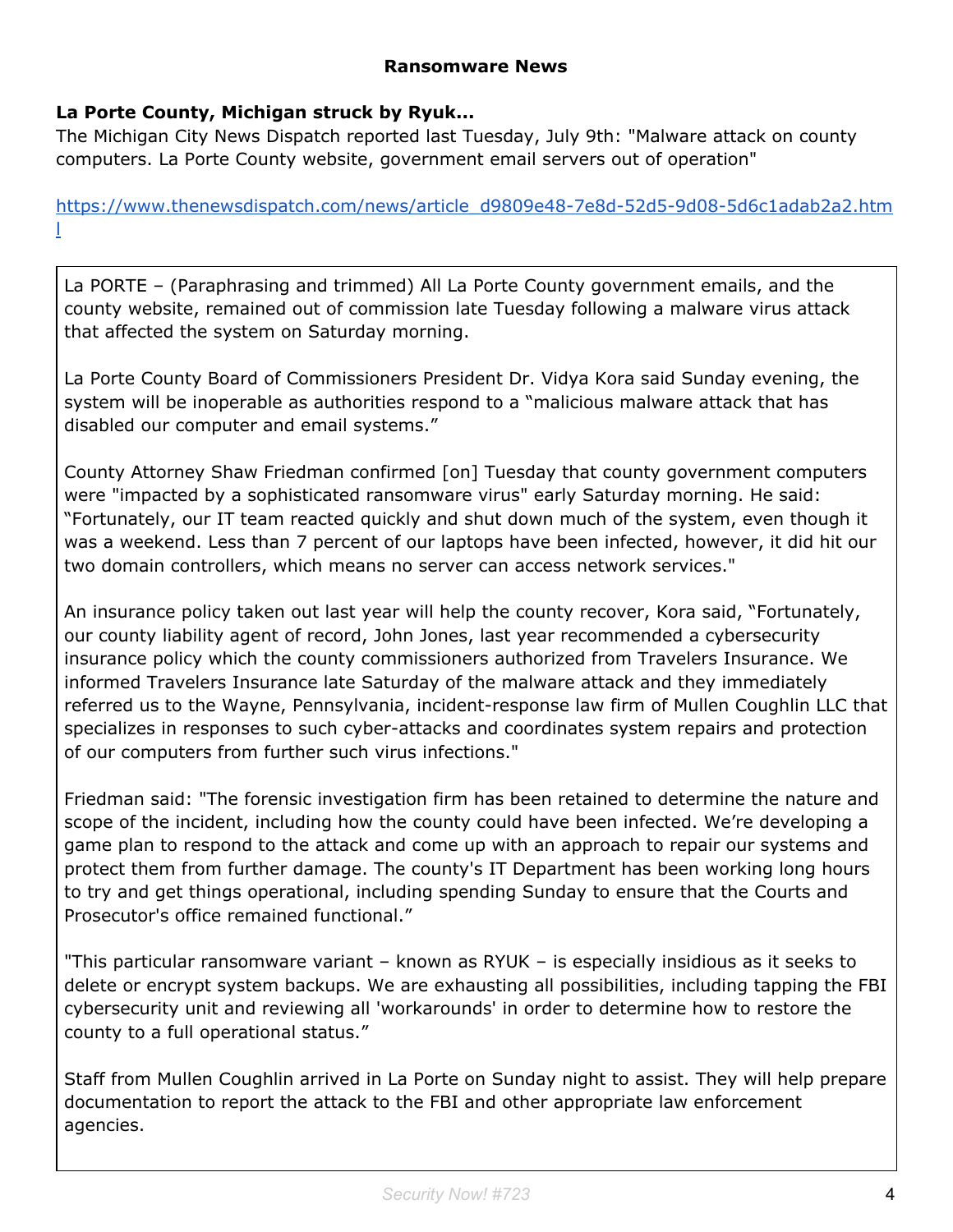Kora and Friedman praised the efforts of the IT Department.

Kora said: "I commend our IT Director Darlene Hale and her team for shutting down our systems Saturday afternoon as soon as the malware virus was detected. Unfortunately, at least half our servers have been infected and it will take some time to fully restore service. I ask for patience from the public as we seek to become fully operational again."

Friedman echoed that sentiment, saying: "Darlene Hale and her team have been working 15 hour days since this virus hit to try to restore portions of our system that can be restored. We ask for patience from all concerned."

So... that was the initial incident reporting...

Then this past Sunday, Bleeping Computer reported:

A forensic investigation firm and the FBI were involved, but attempts to recover the data encrypted by the malware without paying the ransom were fruitless.

The cybercriminals got about \$130,000 in Bitcoin from this attack, with \$100,000 being covered by insurance. The impact may not be immediate but it does create some ripples in the long run.

The decision to pay the cybercriminals came after seeing that the decryption keys from the FBI could not restore the encrypted files.

And according to a local report from WSBT, the county had backup servers… but the malware infected them.

We now know that insurance companies are bearing the brunt of the payouts for these attacks. So I'll bet that we're not far from the time when the conditions of continued insurance are regular training and reviews, periodic security audits and more reliable backup solutions. In other words: "We'll insure your municipality, but unless you want the insurance premiums to be sky-high, you need to get much more proactive about protecting yourself from these threats. And when you come calling for a payout, the first thing we do will be to audit to figure out why none of the multiple safeguards you promised to put in place -- and maintain -- were effective in this instance."

Meanwhile...

**US mayors group adopts resolution not to pay any more ransoms to hackers**

US mayors vow not to give in to more extortion demands following ransomware attacks.

The 2019 Adopted Resolutions of the 87th Annual Meeting of The United States Conference of Mayors, of the committee for Criminal and Social Justice, included the resolution to "oppose payment to ransomware attack perpetrators"

[http://legacy.usmayors.org/resolutions/87th\\_Conference/proposedcommittee-preview.asp?com](http://legacy.usmayors.org/resolutions/87th_Conference/proposedcommittee-preview.asp?committee=Criminal%20and%20Social%20Justice) [mittee=Criminal%20and%20Social%20Justice](http://legacy.usmayors.org/resolutions/87th_Conference/proposedcommittee-preview.asp?committee=Criminal%20and%20Social%20Justice)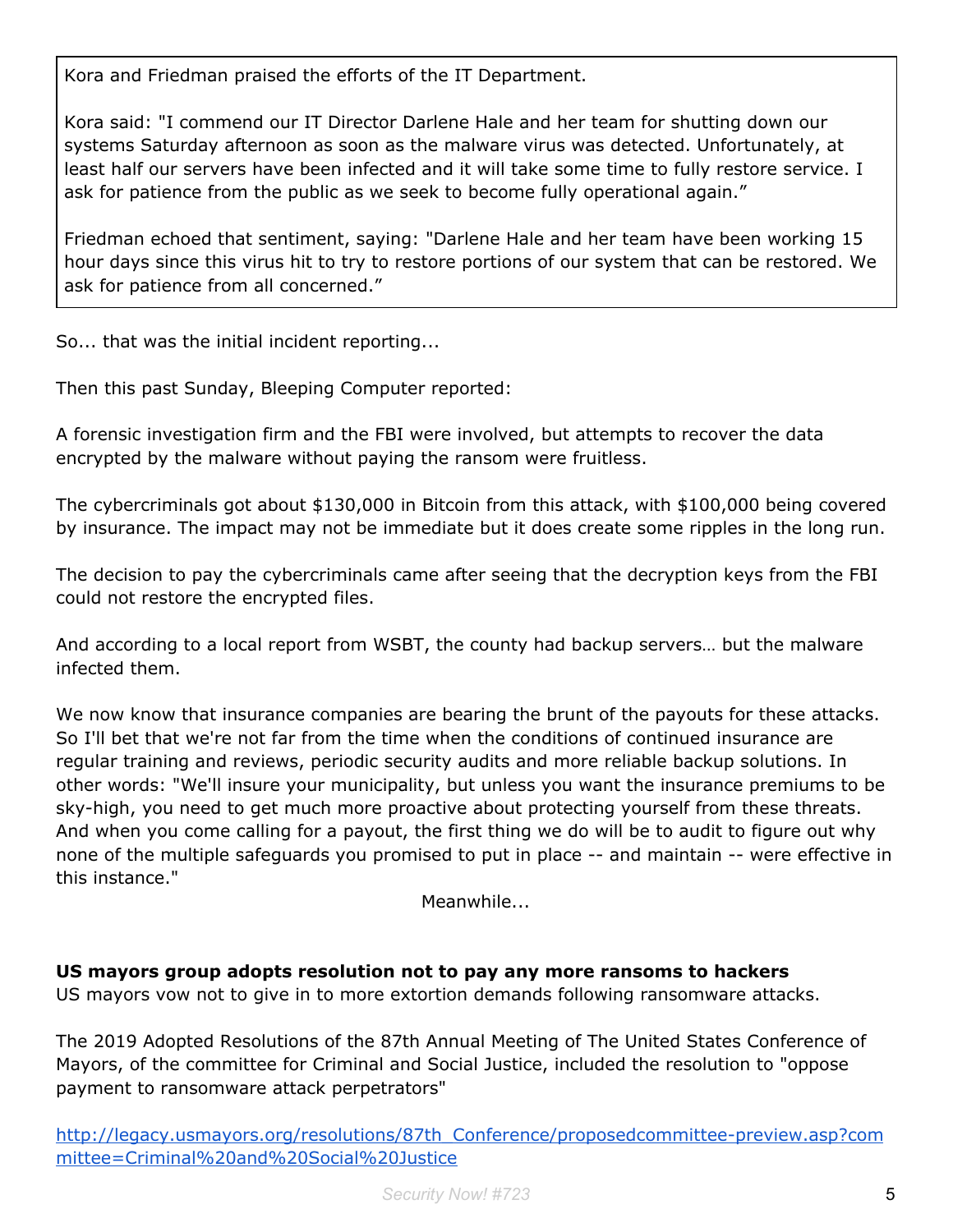"Opposing Payment To Ransomware Attack Perpetrators"

- 1. WHEREAS, targeted ransomware attacks on local US government entities are on the rise; and
- 2. WHEREAS, at least 170 county, city, or state government systems have experienced a ransomware attack since 2013; and
- 3. WHEREAS, 22 of those attacks have occurred in 2019 alone, including the cities of Baltimore and Albany and the counties of Fisher, Texas and Genesee, Michigan; and
- 4. WHEREAS, ransomware attacks can cost localities millions of dollars and lead to months of work to repair disrupted technology systems and files; and
- 5. WHEREAS, paying ransomware attackers encourages continued attacks on other government systems, as perpetrators financially benefit; and
- 6. WHEREAS, the United States Conference of Mayors has a vested interest in de-incentivizing these attacks to prevent further harm,
- 7. NOW, THEREFORE, BE IT RESOLVED, that the United States Conference of Mayors stands united against paying ransoms in the event of an IT security breach.

Uh huh. I was scanning through the much longer document, of which that is a small fraction, and I finally found the "Opposing Payment To Ransomware Attack Perpetrators" section. I suppose I thought that it was going to have somewhat more teeth. So... I it's nice that the nation's mayors "stand united against paying ransoms in the event of an IT security breach"... But so what?

I dug down into this a bit more and confirmed through other reporting that the resolution that was adopted last week doesn't have any legal binding, but that it can be used as an official position to justify administrative actions to both federal authorities and taxpayers. And, so yeah, that's all well and good. But when a city's systems have all been taken offline and non-ransom-payment remediation, if it's even possible, will apparently cost many more millions of dollars that post-payment remediation, and especially when a city has been paying insurance against this event, it seems to me that it all rather pragmatically comes down to money. Clearly, no one, other than the attackers, wants the ransom to be paid. But as we've covered recently when looking at the numbers, it's clear that those municipalities that choose to stand their ground and not pay probably ended up paying a great deal more in the end.

#### **"Coveware" Ransomware Remediation**

<https://www.coveware.com/>

- We are the first responders to your ransomware recovery.
- Coveware aggregates global ransomware data to minimize your ransomware related costs and downtime.
- Let our IT security professionals manage your ransomware incident response.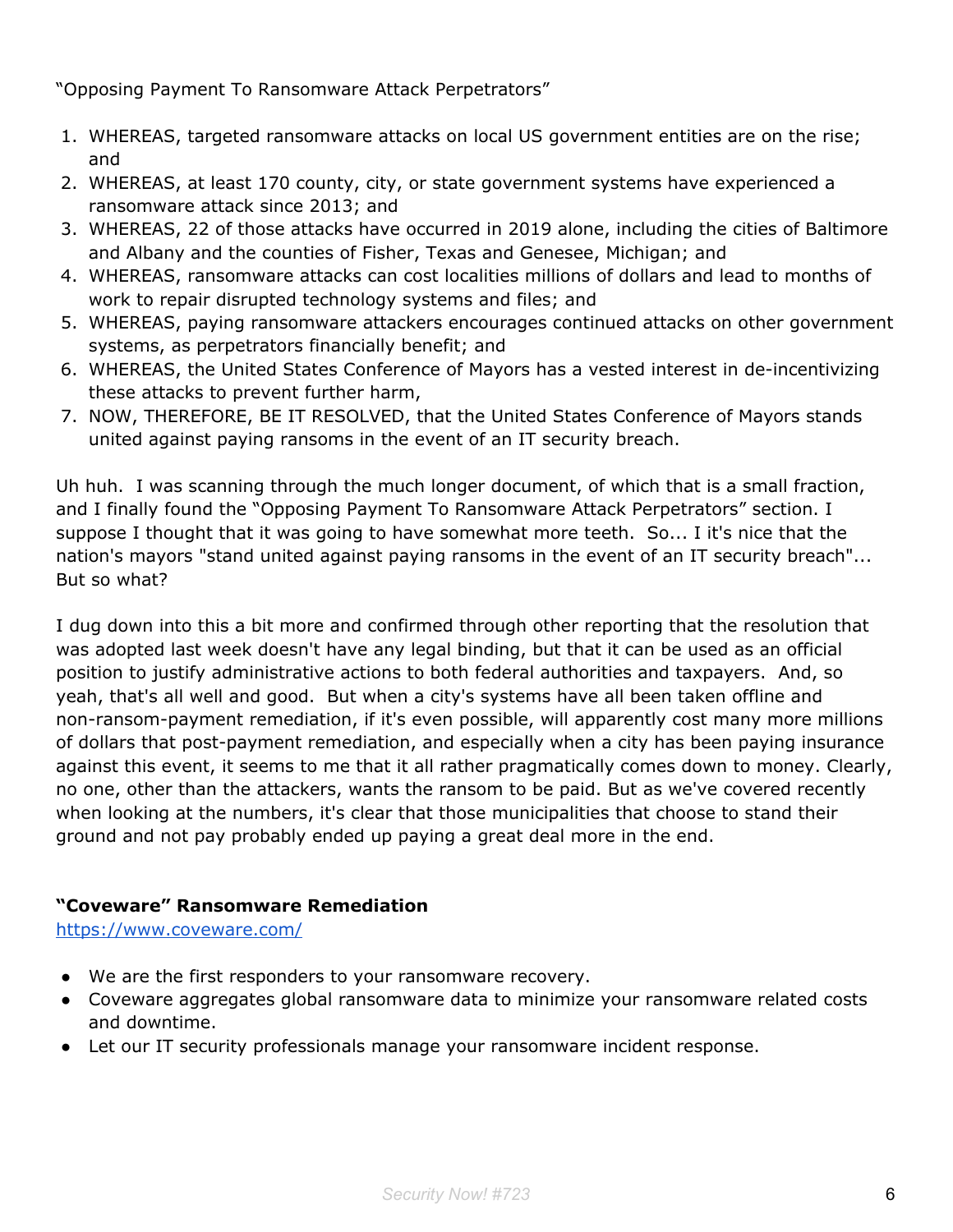How do we help restore your encrypted data?

- 1 Explore free remediation options
	- Identify Ransomware Type
	- Find free Decryptor tools
	- Free initial risk assessment
	- Identify Threat Actor Group
- 2 Threat Actor Negotiations
	- Secure & safe negotiations
	- Complete & transparent communications
	- Determine Risks & Outcomes
- 3 Ransom Settlement
	- 100% Transparency
	- Reimbursed Costs
	- Transparent Documentation
	- Compliance Checks
- 4 Restore data & end downtime.
	- Professional IT support
	- Insurance documentation
	- Post-incident follow up, support

"Minimize your ransomware downtime. Let us manage your ransomware recovery."

#### **"The Impossible Puzzle of Cybersecurity"**

Results of an independent survey of 3,100 IT managers commissioned by Sophos [https://secure2.sophos.com/en-us/medialibrary/Gated-Assets/white-papers/sophos-impossible](https://secure2.sophos.com/en-us/medialibrary/Gated-Assets/white-papers/sophos-impossible-puzzle-of-cybersecurity-wp.pdf)[puzzle-of-cybersecurity-wp.pdf](https://secure2.sophos.com/en-us/medialibrary/Gated-Assets/white-papers/sophos-impossible-puzzle-of-cybersecurity-wp.pdf)

U.K.-based research house Vanson Bourne interviewed 3,100 IT decision makers between December 2018 and January 2019. To provide a representative size split within each country, respondents were split equally between 100-1,000 user organizations and 1,001-5,000 user organizations.

Respondents who had been victims of a cyberattack in the last year were asked how the most significant cyberattack got into their environment. The results revealed that, where respondents know how the attack got in, email is the most common attack vector, used in 33% of attacks. Given the prevalence of phishing, this is no surprise. The web is also a major vector, used in three in 10 attacks. Together, email and web account for nearly two-thirds of attacks entering organizations. IT managers can't just focus on email and web, however. 23% of attacks got in via a software vulnerability, and 14% via a USB stick or external device. Furthermore, 20% of IT managers didn't know how the most significant attack got in  $-$  if you don't know which security door has been left open it's hard to shut it.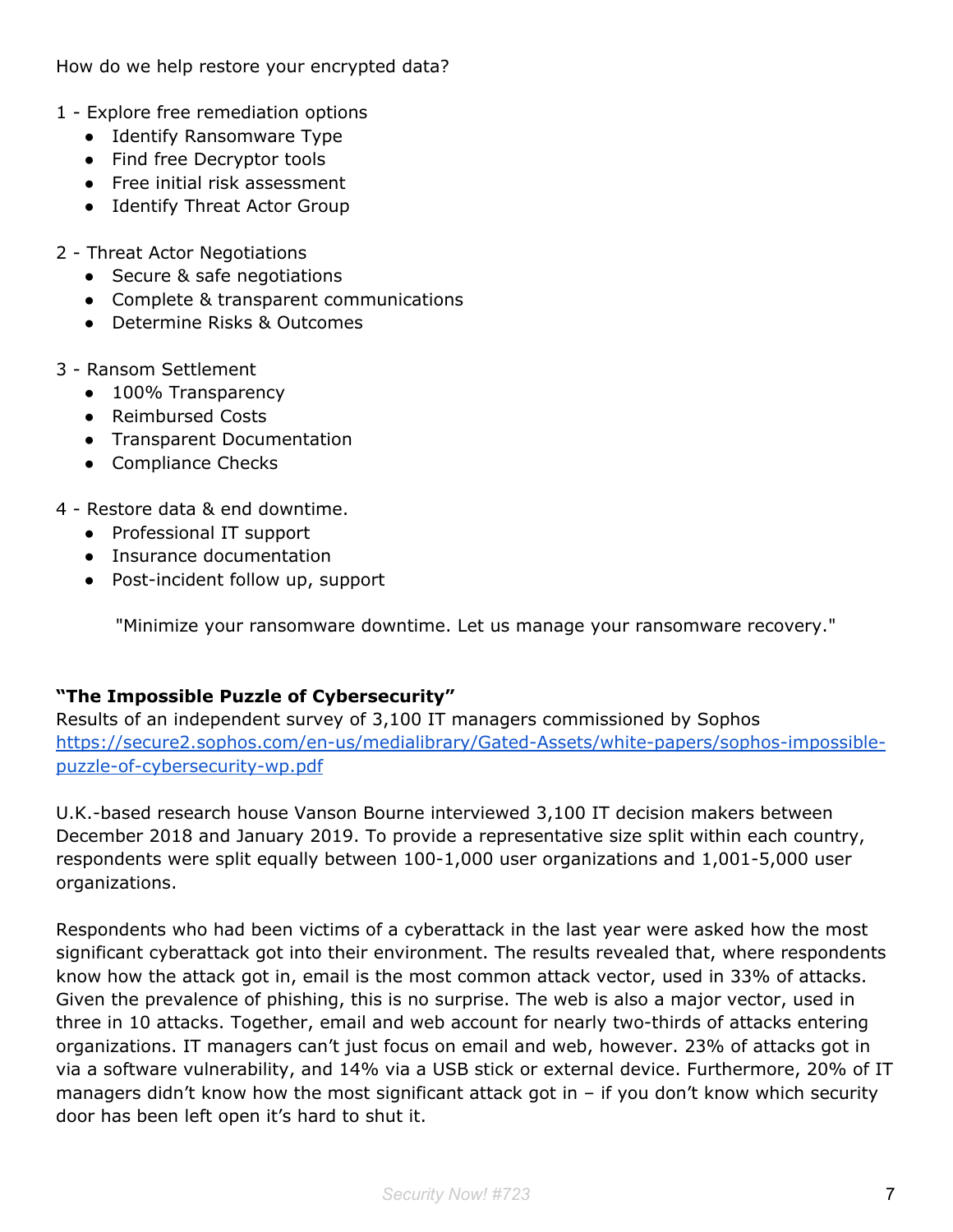

#2 Cyberattacks are multi-stage, coordinated, and blended. Respondents whose organizations had been victims of a cyberattack revealed that they had suffered a wide range of attacks over the last year.



What type of cyberattack(s) has your organization been hit with In The last year? Base: respondents from organizations that have Fallen Victim to one or more cyberattack(s) in the last year (2109)

These numbers clearly add up to more than 100%, indicating that multi-stage attacks are now the norm. For example, a phishing email could install malicious code that takes advantage of a software exploit to install ransomware. The high numbers involved also confirms the scale of the challenge facing IT teams.

#### **Phishing: the most prevalent cyberattack**

Of the 2,109 organizations hit by a cyberattack in 2018, over half (53%) were victims of phishing. Indeed, phishing was also the most prevalent attack in all countries surveyed with the exception of Colombia, where it was the second most common threat. Across the full 3,100 respondents, over one-third (36%) fell victim to phishing emails.

#### **Software exploits: varied impact around the globe**

Of the organizations hit by a cyberattack, over a third (35%) suffered from an exploit taking advantage of a vulnerability in software they were using. There are significant regional variations in propensity to be affected by exploits. In Mexico, over half of the organizations that fell victim to a cyberattack experienced a software exploit (51%). This is more than double the number affected in Brazil (22%), South Africa, and Japan (both 23%)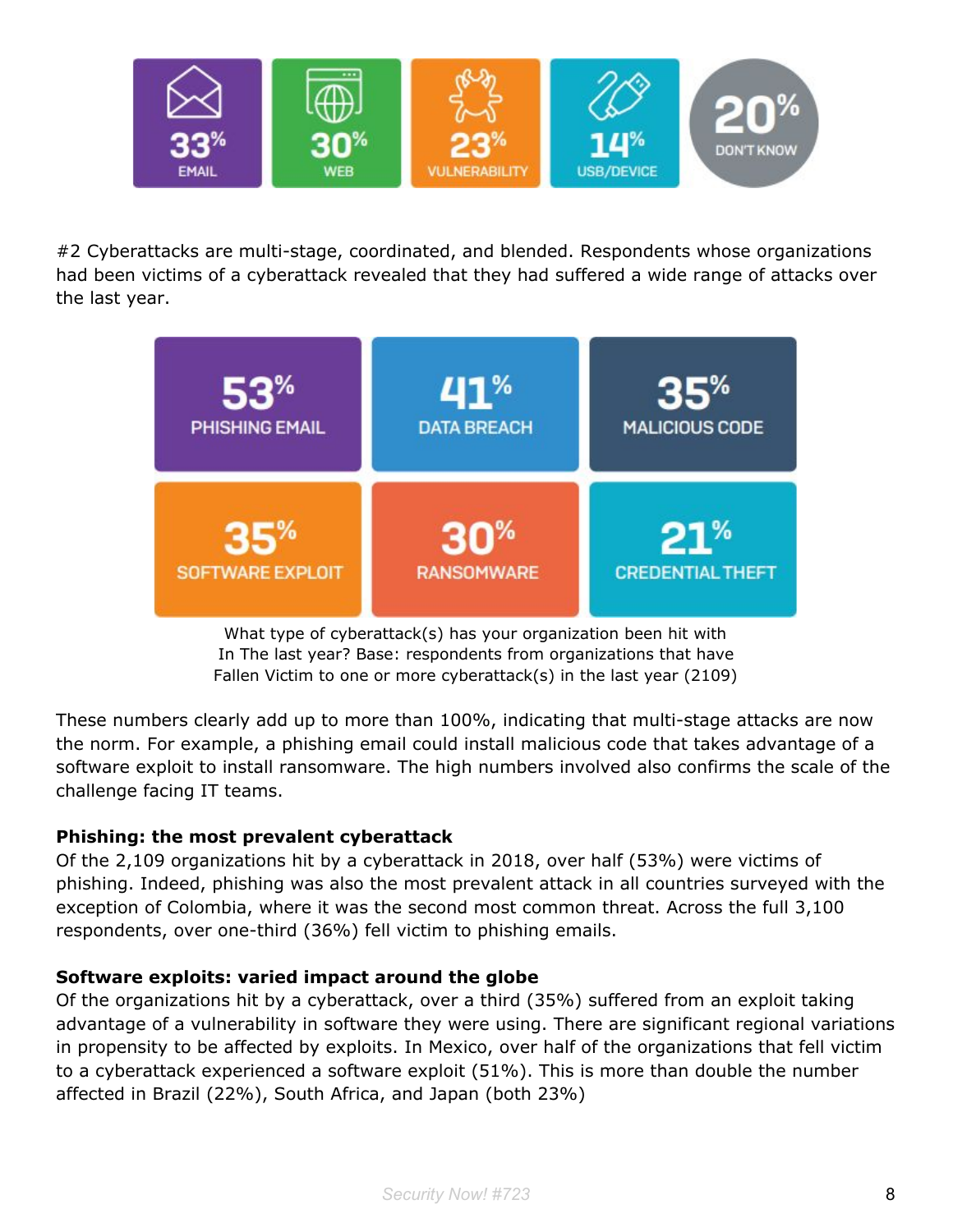#### **#3 Technology, talent, and time are in short supply**

As we've seen, organizations face a wide range of attacks and need to secure multiple threat vectors. The survey revealed that, on average, IT teams spend 26% of their time managing cybersecurity. For the majority of respondents this is not the right ratio.

Indian organizations spend the most time (32%) and Japanese teams the least (19%). Organizations that had been hit by a cyberattack spend a little more time on IT security (28%) than those that hadn't experienced an attack (23%).

Given the variety and complexity of threats, it's not surprising that 86% of respondents say they need greater cybersecurity skills in their organization. Those organizations that had experienced an attack have greater need for cybersecurity expertise than those that hadn't (89% vs. 79%). This could be because they have more security issues that need fixing, or the result of heightened awareness of the complexity of today's attacks.

However, bringing in the expertise to fill these gaps is a major challenge. Eight in 10 organizations say they struggle to recruit in the right skills. When it comes to recruitment, India faces the greatest challenge (89%) and Germany the least – but still, two in three German IT managers say they struggle to bring in the right skills.

At the same time, cybersecurity budgets are not sufficient with two in three (66%) respondents saying that their budget for people and technology is too low. This rises slightly to 70% in those organizations that were hit by a cyberattack in 2018.

#### **The Fines are beginning to happen.**

Mistakes are starting to cost more than just reputation... And I'm of two minds about fines: We **really** want major organizations to act responsibly with the personal and abusable data that they collect about us through the normal course of their justifiable business operations. But we also want -- and need -- them to self-report when, despite their best efforts, they fail to live up to their, and our, hopes. Given that responsible self-reporting is inherently voluntary, unless a breach is discovered externally, which is much less common than internal discovery, levying burdensome and abusive fines may not actually improve end-user security and privacy. So...

#### **Marriott faces \$123 million GDPR fine in the UK for last year's data breach**

The UK's Information Commissioner's Office (ICO) has announced that it intends to impose a fine of £99,200,396 (\$123,705,870) on the Marriott hotel chain over last year's data breach.

As we know and reported at the time, last November 2018, Marriott self-reported that hackers had access to the Starwood guest reservation database since 2014. Starwood being a chain that Marriott had acquired. Marriott initially reported that hackers stole the details of roughly 500 million hotel guests which they subsequently reduced to 383 million after a more throrough investigation. But, still... 383 million visitors. Ouch.

According to a post mortem of the hack, hackers stole: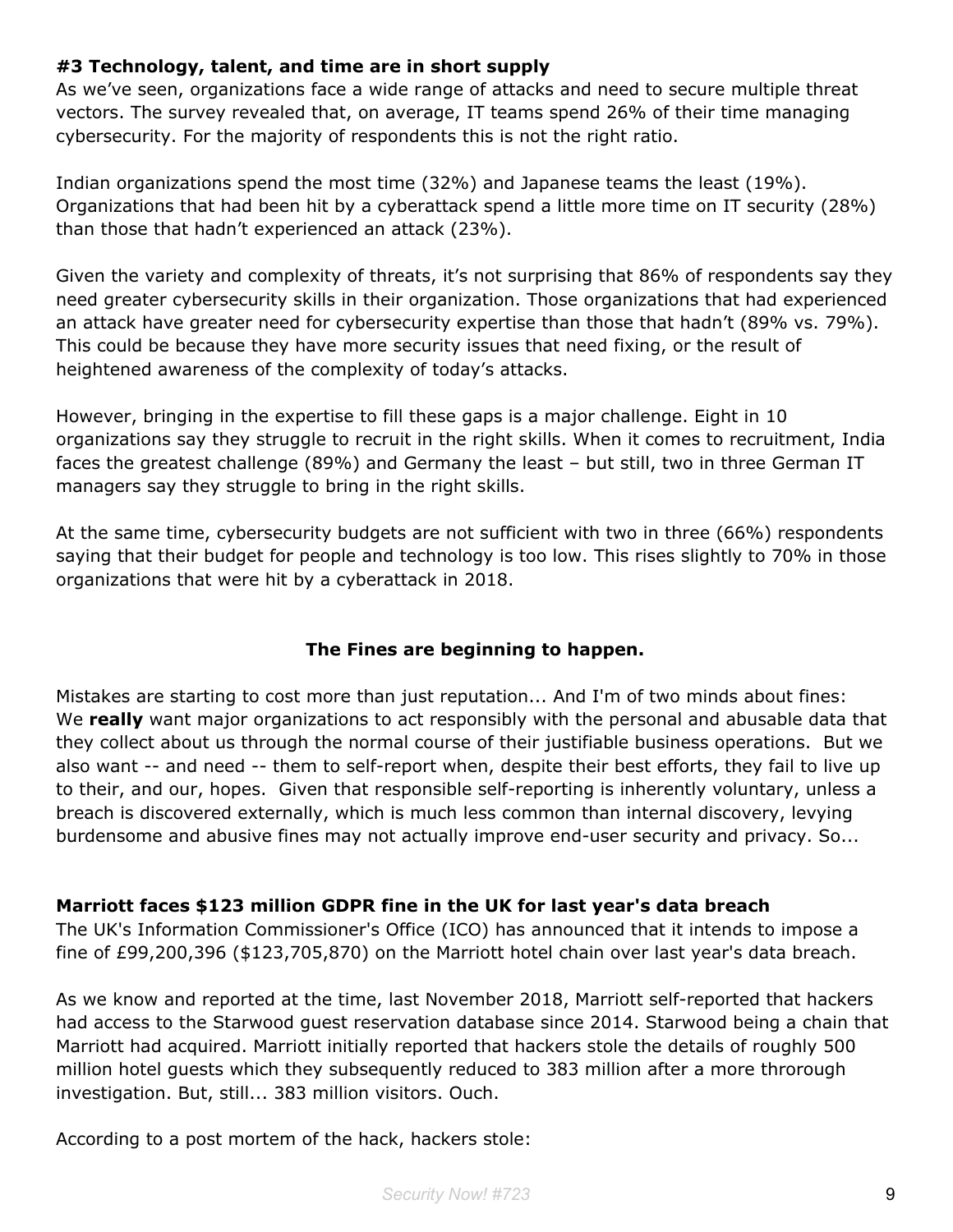- 383 million quest records
- 18.5 million encrypted passport numbers
- 5.25 million unencrypted passport numbers
- 9.1 million encrypted payment card numbers
- 385,000 card numbers that were still valid at the time of the breach

Class-action lawsuits began piling up within hours of Marriott's announced its security breach.

And I suppose not surprisingly, now the UK's Information Commissioner's Office which is in charge of such things, has stated that Marriott's security practices were in violation of the EU's GDPR -- the General Data Protection Regulation (GDPR).

[https://ico.org.uk/about-the-ico/news-and-events/news-and-blogs/2019/07/statement-intention](https://ico.org.uk/about-the-ico/news-and-events/news-and-blogs/2019/07/statement-intention-to-fine-marriott-international-inc-more-than-99-million-under-gdpr-for-data-breach/) [-to-fine-marriott-international-inc-more-than-99-million-under-gdpr-for-data-breach/](https://ico.org.uk/about-the-ico/news-and-events/news-and-blogs/2019/07/statement-intention-to-fine-marriott-international-inc-more-than-99-million-under-gdpr-for-data-breach/)

#### **Statement:**

Intention to fine Marriott International, Inc more than £99 million under GDPR for data breach

Statement in response to Marriott International, Inc's filing with the US Securities and Exchange Commission that the Information Commissioner's Office (ICO) intends to fine it for breaches of data protection law.

Following an extensive investigation the ICO has issued a notice of its intention to fine Marriott International £99,200,396 for infringements of the General Data Protection Regulation (GDPR).

The proposed fine relates to a cyber incident which was notified to the ICO by Marriott in November 2018. A variety of personal data contained in approximately 339 million guest records globally were exposed by the incident, of which around 30 million related to residents of 31 countries in the European Economic Area (EEA). Seven million related to UK residents.

It is believed the vulnerability began when the systems of the Starwood hotels group were compromised in 2014. Marriott subsequently acquired Starwood in 2016, but the exposure of customer information was not discovered until 2018. The ICO's investigation found that Marriott failed to undertake sufficient due diligence when it bought Starwood and should also have done more to secure its systems.

Information Commissioner Elizabeth Denham said: "The GDPR makes it clear that organisations must be accountable for the personal data they hold. This can include carrying out proper due diligence when making a corporate acquisition, and putting in place proper accountability measures to assess not only what personal data has been acquired, but also how it is protected. Personal data has a real value so organisations have a legal duty to ensure its security, just like they would do with any other asset. If that doesn't happen, we will not hesitate to take strong action when necessary to protect the rights of the public."

Marriott has co-operated with the ICO investigation and has made improvements to its security arrangements since these events came to light. The company will now have an opportunity to make representations to the ICO as to the proposed findings and sanction.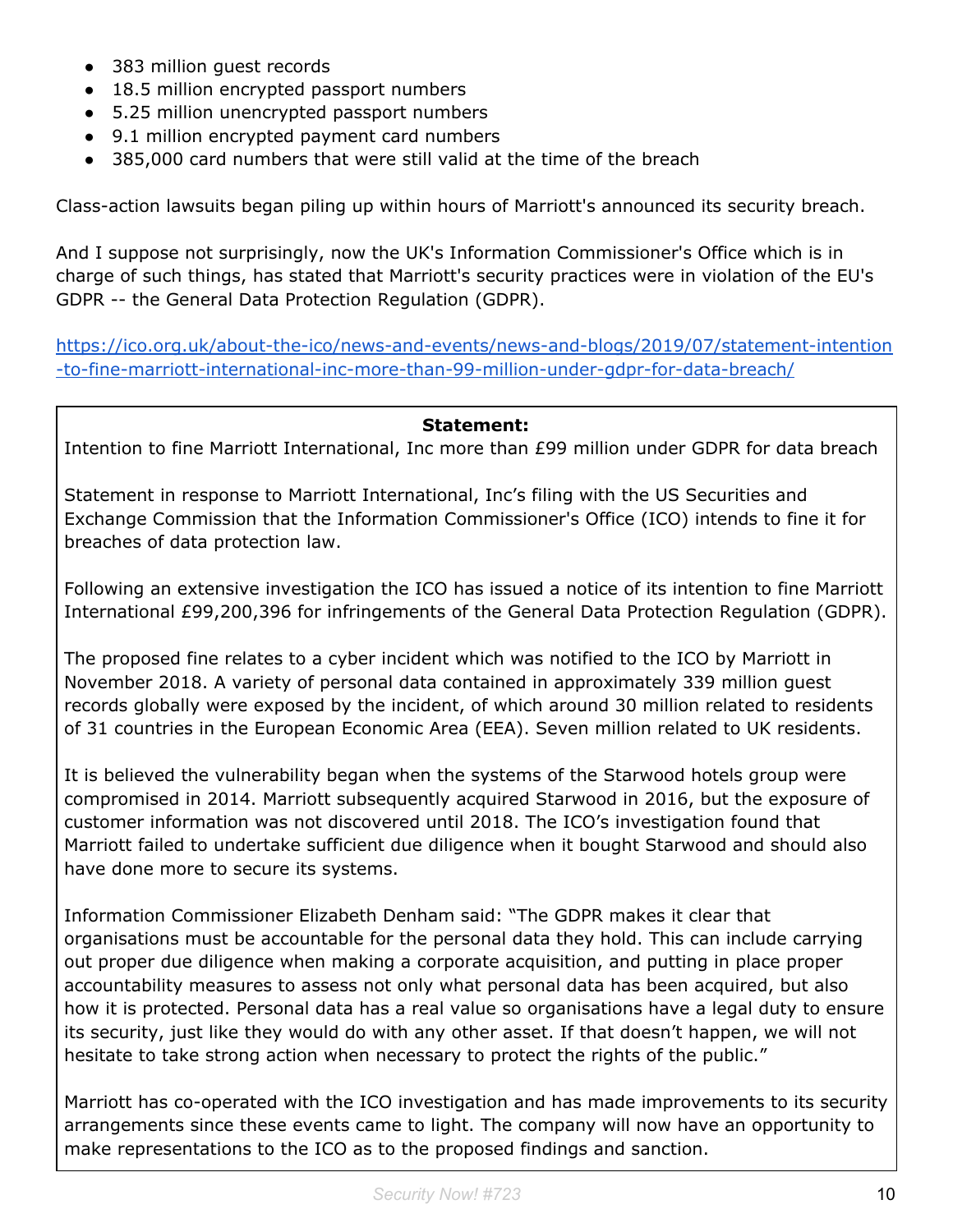The ICO has been investigating this case as lead supervisory authority on behalf of other EU Member State data protection authorities. It has also liaised with other regulators. Under the GDPR 'one stop shop' provisions the data protection authorities in the EU whose residents have been affected will also have the chance to comment on the ICO's findings.

The ICO will consider carefully the representations made by the company and the other concerned data protection authorities before it takes its final decision.

In a filing with the US Securities Exchange Commission last Tuesday, Marriott said it plans to appeal the ICO's fine, when formally filed. Marriott International's President and CEO, Arne Sorenson said: "We are disappointed with this notice of intent from the ICO, which we will contest. We deeply regret this incident happened. We take the privacy and security of guest information very seriously and continue to work hard to meet the standard of excellence that our guests expect from Marriott."

And Sorenson noted that Marriott had retired the compromised Starwood guest reservation system earlier this year.

This is the ICO's second announcement of plans to fine a large organization for GDPR violations in as many days. Last Monday, the ICO announced plans to fine British Airways  $£183$  million (\$230 million) after the company failed to protect its website, which was infected with a web-based card skimmer that collected payment details for British Airways customers between April and June 2018. So... it will be interesting to see how this turns out, and what/whether the GDPR-enabled aggressive fining activities help or hinder our security and privacy in the long run.

#### **And speaking of fines, though along different lines, since in Facebook's case it was policy rather than a mistake…**

Remember a few months ago when we talked about Mark Zuckerberg addressing his shareholders and stating that they had "set aside" (I think those were his words) some billions of dollars ("billions" with a "B") for an expected Federal Trade Commission fine in settlement of the infamous Cambridge Analytica-tied privacy violations? Well, the Wall Street Journal reported that FTC commissioners have voted to approach a \$5 Billion settlement with Facebook.

#### **Mozilla out of the UK's ISPA Doghouse**

Paul Ducklin, a writer for Sophos "Naked Security", followed-up his earlier column about the nutty ISPA nomination of Mozilla as "Internet Villian of the Year" with a column titled: "Mozilla aren't villains after all" In his piece, Paul nicely summarizes why unprotected DNS over UDP is a problem in the first place:

*"If I unlawfully sniff out your DNS traffic so I know where you went, I'm violating your privacy. Merely by knowing where you surfed, without getting any details of what you actually surfed, I can infer an awful lot about you. I can probably piece together your daily routine, both at work and at home; figure out your likes and fears; learn which companies you do business with; guess which bank you use, the shops you frequent, the clubs you belong to, the hobbies you enjoy, the medical surgery you're registered with, the sports teams you support, and much*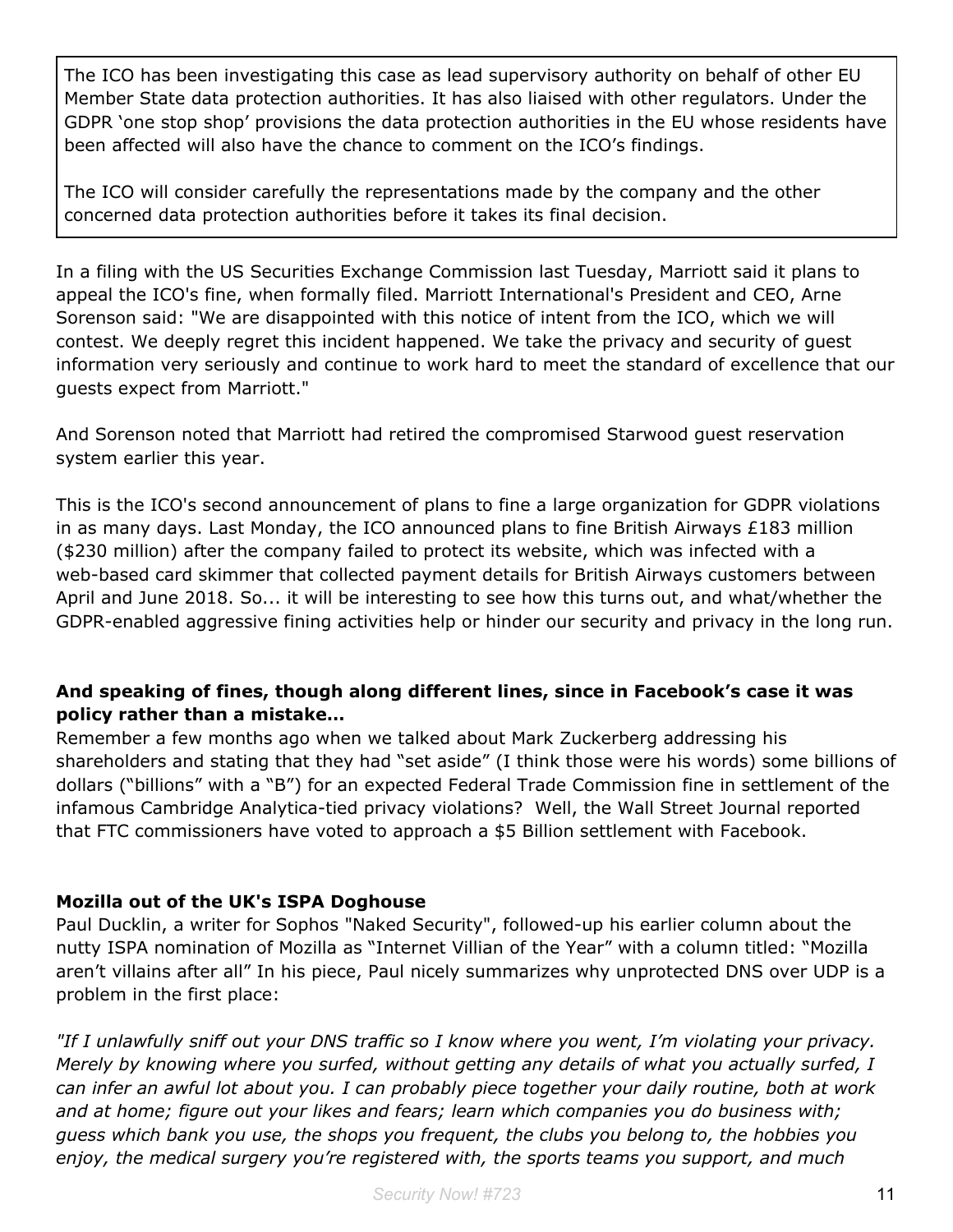#### *more."*

And as we all know, there are many other means for blocking access to unwanted sites. Since the DNS to IP mapping sometimes changes, an ISP's content blocking device could periodically make the same DNS queries their customers make, retrieve the DNS lookup IP, and dynamically add that to a IP-filter blocking list. Or some concerned organization could perform the lookups and communicate IP address additions and removals to concerned ISPs. Or ISPs could subscribe to a published "block list" in the same way as SPAM has been thwarted since 1997 with RBLs -- Realtime Black Lists -- of IPs of known spammers. There are a great many ways to solve this problem that are just as robust as filtering on DNS. Certainly those being filtered know that by changing their domain names they can sidestep the filtering until it catches up.

So, yeah, enhancing the privacy of ALL web browsing users at the expense of asking ISPs to change the details of the way they selectively block access so some domains (which haven't yet changed their names to avoid the blocking) makes a great deal of sense.

#### **And speaking of Mozilla...**

Recall that we have previously covered the shady organization "DarkMatter" which was petitioning Mozilla to include its CA root certificate in Firefox's trusted certs store. At the time, cyber-security experts and privacy advocates were strongly cautioning Mozilla against doing so stating that DarkMatter would abuse this position to help its surveillance operations. Some of these operations have been previously detailed in reports from Reuters, the New York Times, The Intercept, and other sources which detail alleged DarkMatter-orchestrated hacking operations against human rights activists, journalists, and foreign governments, which DarkMatter carried out at the behest of the United Arab Emirate' government.

And besides, if you pick the name "DarkMatter"?? Really?

In a last ditch effort to have its certificates trusted inside Firefox, DarkMatter most recently attempted to create a spin-off certificate authority business called "DigitalTrust". But - whoopsie! -- DarkMatter and DigitalTrust were both run by the same CEO. These guys seem kinda clueless.

So... taking everything into consideration, giving plenty of time for consideration and contemplation, and really not want to deny anyone who SHOULD have this privilege out of hand, Mozilla announced its decision last week in a Google Groups discussion.

Wayne Thayer, Certificate Authority Program Manager at Mozilla, said: "Our foremost responsibility is to protect individuals who rely on Mozilla products. I believe this framing strongly supports a decision to revoke trust in DarkMatter's intermediate certificates. While there are solid arguments on both sides of this decision, it is reasonable to conclude that continuing to place trust in DarkMatter is a significant risk to our users. I will be opening a bug requesting the distrust of DarkMatter's subordinate CAs [...]. I will also recommend denial of the pending inclusion request, and any new requests from DigitalTrust."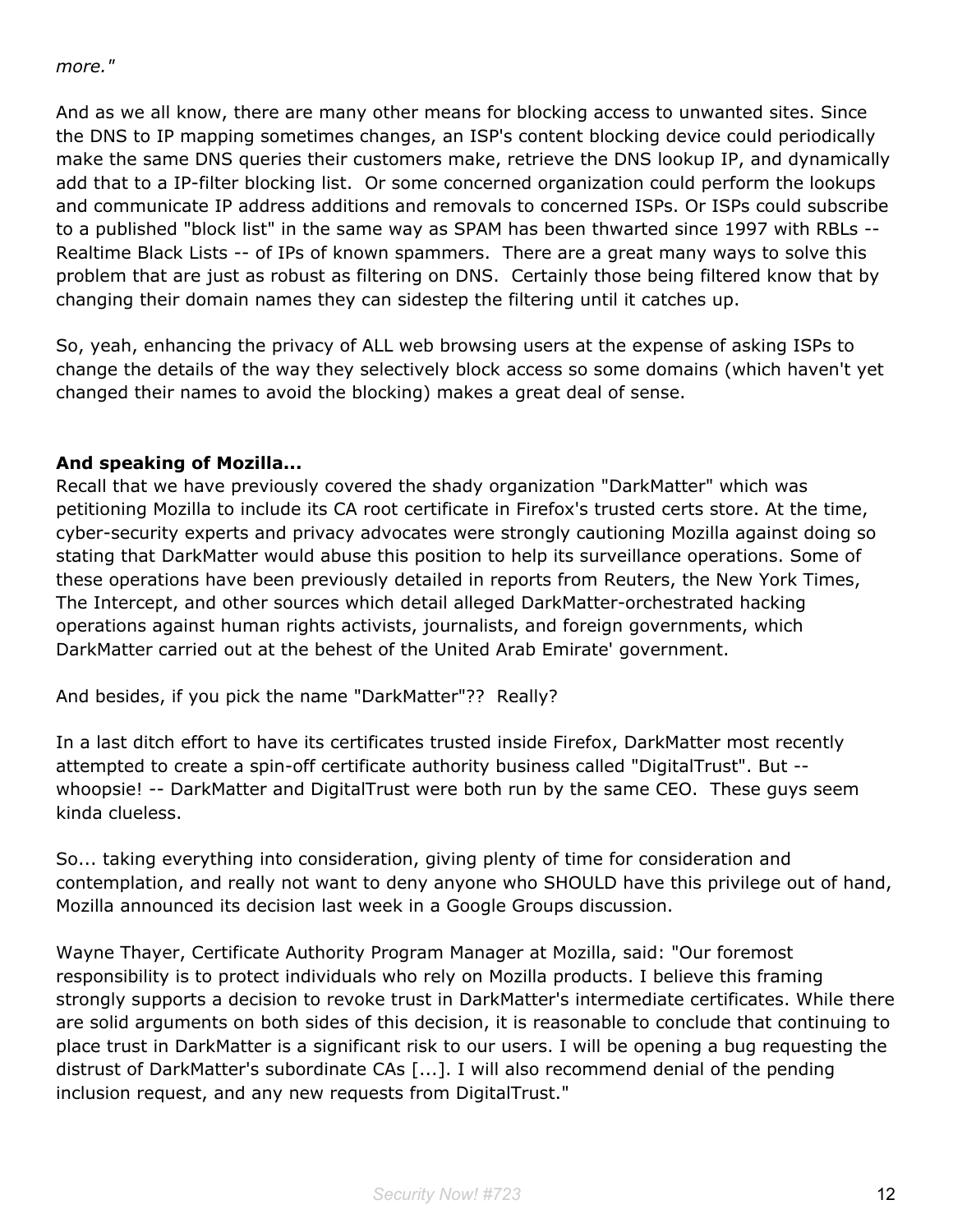The distrust of the subordinate CAs that Wayne was referring to was something we also discussed before. DarkMatter had been issuing certificates with an intermediate CA certificate signed by QuoVadis to obtain its trust. So that will be killed as well. Once Mozilla removes the QuoVadis intermediary certificates from Firefox in a future update, all websites that use TLS certificates acquired from DarkMatter will show full-page HTTPS errors in Firefox, warning and blocking users from accessing their content.

However, I'm wondering what this means for Windows certs? Recall that in order to prevent problems with 3rd party A/V, Mozilla will be importing the Windows CA root and trusting cart signed by those root certs. So if you are on Win8 or Win10 with a recent Firefox (since 66) and you have a non-Windows Defender A/V registered with the system, Firefox =may= be turning on the option to trust the Windows root store. If Windows is trusting DarkMatter, and/or their QuoVadic intermediate cert, then your Firefox would be, too.

about:config / security.enterprise\_roots.enabled == FALSE

#### **The next release of Firefox (69) adds a tracker blocking report...**

The next release (#69) of Firefox will add a cool "about:protections" graphical display showing how many and of what type trackers Firefox has auto-blocked during the previous week. <https://mozilla.invisionapp.com/share/38S2U6FPFKD#/screens/360923276>



#### Firefox blocked 970 trackers over the past week

We didn't talk about this when it happened since we had so much news that week. But Mozilla has apparently clearly decided to differentiate itself from the Chromium-based browsers by focusing upon privacy through anti-tracking. They released the full version of its Enhanced Tracking Protection (ETP) system in Firefox 67.0.1 last month. It added default blocking for cross-site trackers, which are, as we know, small bits of JavaScript embedded in websites by advertising networks. Those bits of code send back our location to monitor what we're doing across the web for the purpose of generating profile of us.

At the same time, Mozilla released an updated version of its Facebook Container which stops Facebook from tracking people in a similar way. So those share and like buttons which appear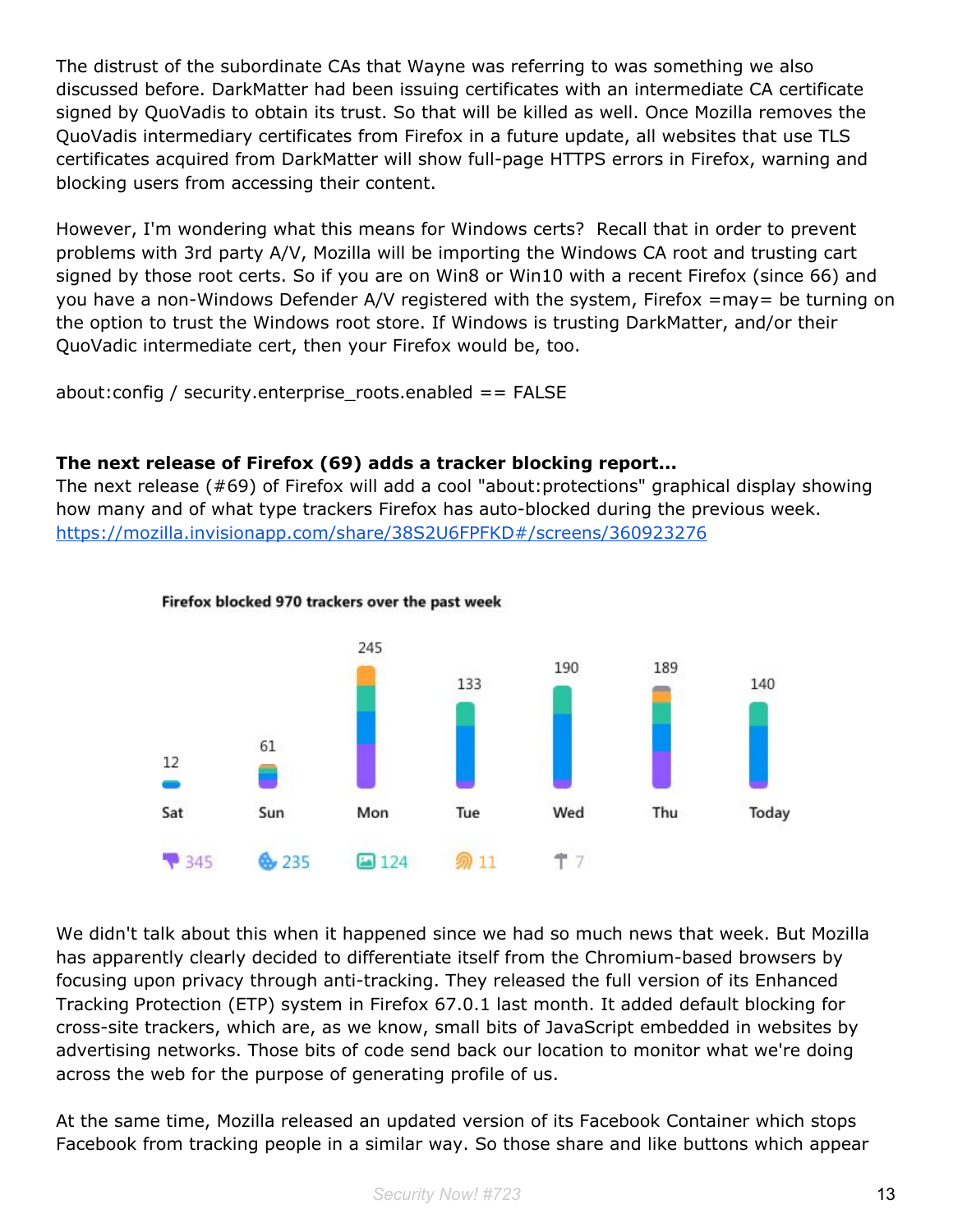almost ubiquitously across the web to report back to Facebook even if they are never clicked are now completely blocked by the updated container, along with all other connections to Facebook's servers. And in May, Firefox also began blocking Cryptomining and browser fingerprinting.

Chrome is a great browser, and it now has the majority of the Internet. But we know how Google makes its money. I love their search engine and this Show Notes document was created using their very slick online tools. But I am more closely aligned with Firefox's philosophy, I love having tiny tabs in the sidebar, and Firefox works perfectly for me.

**And now, Leo, in this week's installment of... "Wrestling a simple idea to the ground"** We have the paper which will be delivered this Thursday during the IEEE 43rd Annual Computer Software and Applications Conference (COMPSAC). It's titled: "CTRL-ALT-LED: Leaking Data from Air-Gapped Computers Via Keyboard LEDs"

My first thought upon hearing about this was that rather than being named "CTRL-ALT-LED" it should be called "CTRL-ALT-DUH"... because it's utterly obvious to all of us that if software can blink a keyboard's LEDs, and software can, and malicious software can be pre-installed into a computer -- which is a prerequisite for this technique -- then, if there is also some way to arrange to have something watching the keyboard's LEDs, which is, of course, required -- and presumably when no one is around, since they would notice that something screwy was going on if their keyboard's LEDs suddenly went berserk -- that, indeed, it would definitely be possible to exfiltrate data from that computer.

We've covered their work before. They appear to really like blinking lights. They have previously described how hard drive LEDs could be used to exfiltrate data, and also how router hardware, if the lights actually blinked with the data -- which is typically not the way those lights blink - could also be used to exfiltrate data. So, like I said, these guys really like their blinking light.

To their credit, when they tackle something that's kinda obvious to us all, they do, at least, as I noted above, really wrestle the subject to the ground. Because they wanted to answer the question, not whether it was possible -- which, given all of the prerequisites noted, is obvious to us all -- but exactly how quickly said data could be extracted given every available trick in the book. So the Abstract of their paper reads:

#### Abstract:

Using the keyboard LEDs to send data optically was proposed in 2002 by Loughry and Umphress [1] (Appendix A). In this paper we extensively explore this threat in the context of a modern cyber-attack with current hardware and optical equipment. In this type of attack, an advanced persistent threat (APT) uses the keyboard LEDs (Caps-Lock, Num-Lock and Scroll-Lock) to encode information and exfiltrate data from airgapped computers optically. Notably, this exfiltration channel is not monitored by existing data leakage prevention (DLP) systems. We examine this attack and its boundaries for today's keyboards with USB controllers and sensitive optical sensors. We also introduce smartphone and smartwatch cameras as components of malicious insider and 'evil maid' attacks. We provide the necessary scientific background on optical communication and the characteristics of modern USB keyboards at the hardware and software level, and present a transmission protocol and modulation schemes. We implement the exfiltration malware, discuss its design and implementation issues, and evaluate it with different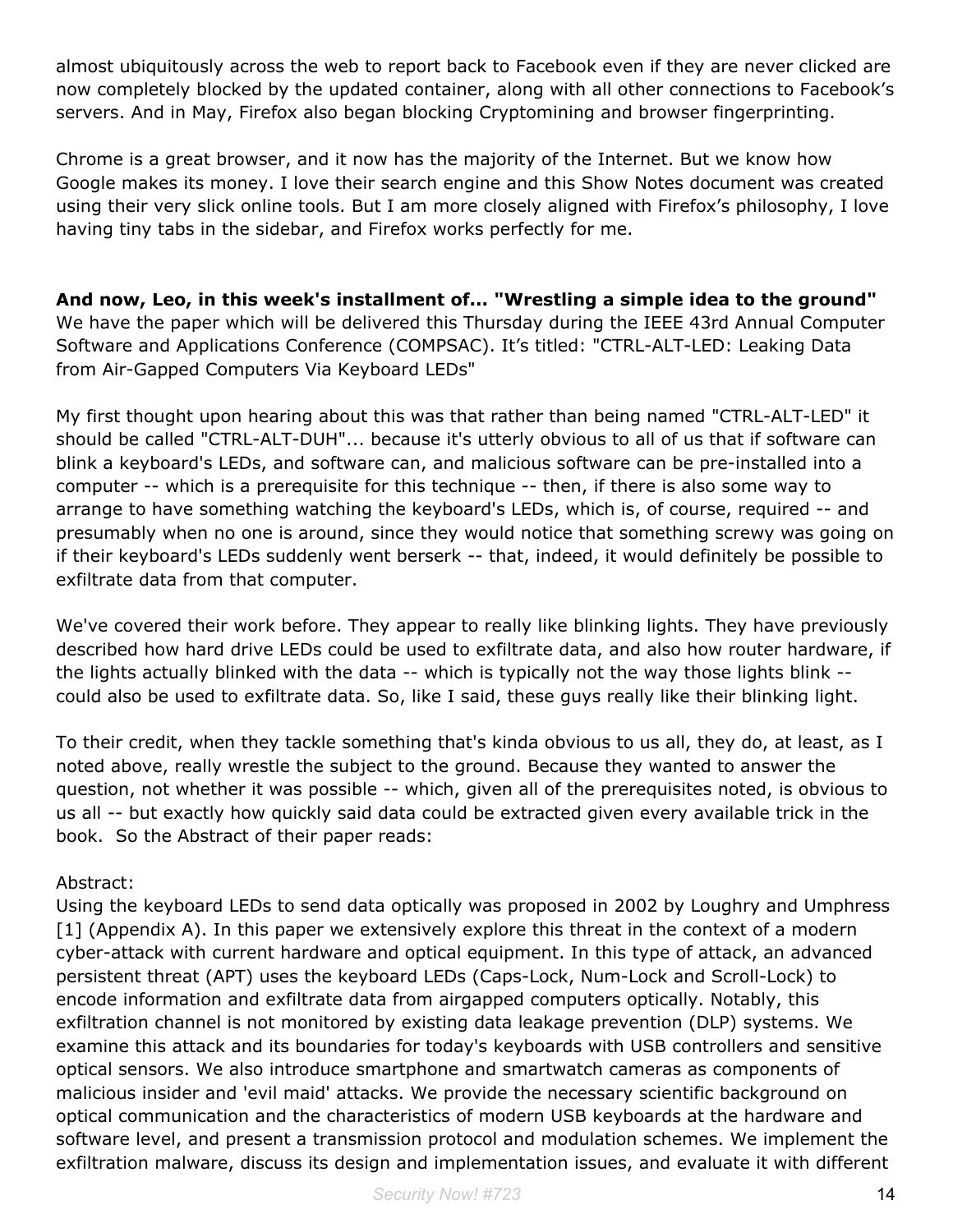types of keyboards. We also test various receivers, including light sensors, remote cameras, 'extreme' cameras, security cameras, and smartphone cameras. Our experiment shows that data can be leaked from air-gapped computers via the keyboard LEDs at a maximum bit rate of 3000 bit/sec per LED given a light sensor as a receiver, and more than 120 bit/sec if smartphones are used. The attack doesn't require any modification of the keyboard at hardware or firmware levels.

<https://ieeexplore.ieee.org/document/8754078>

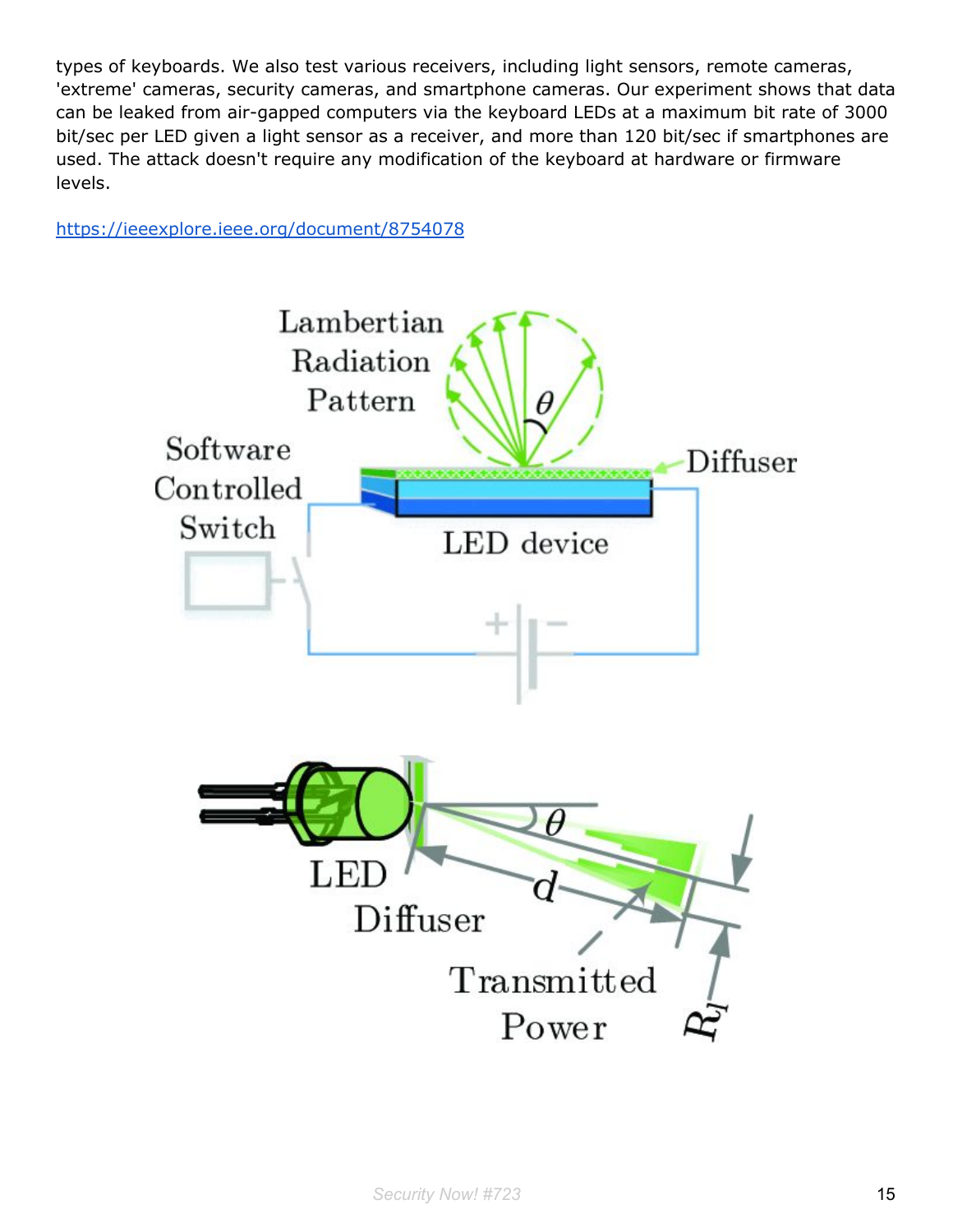

| <b>Keyboard</b> | <b>Modulation</b> | <b>Bit-rate</b> | BER in $\%$ |
|-----------------|-------------------|-----------------|-------------|
| Dell            | <b>OOK</b>        | 1666 bit/sec    | 3%          |
| Dell            | Multiple LEDs     | 3411 bit/sec    | 2.40%       |
| Lenovo          | <b>OOK</b>        | 2230 bit/sec    | 2.95%       |
| Lenovo          | Multiple LEDs     | 4640 bit/sec    | 6.70%       |
| Logitech        | <b>OOK</b>        | 2170 bit/sec    | $3.50\%$    |
| Logitech        | Multiple LEDs     | 4296 bit/sec    | 1.20%       |
| Silverline      | <b>OOK</b>        | 2697 bit/sec    | $8\%$       |
| Silverline      | Multiple LEDs     | 5155 bit/sec    | 3.10%       |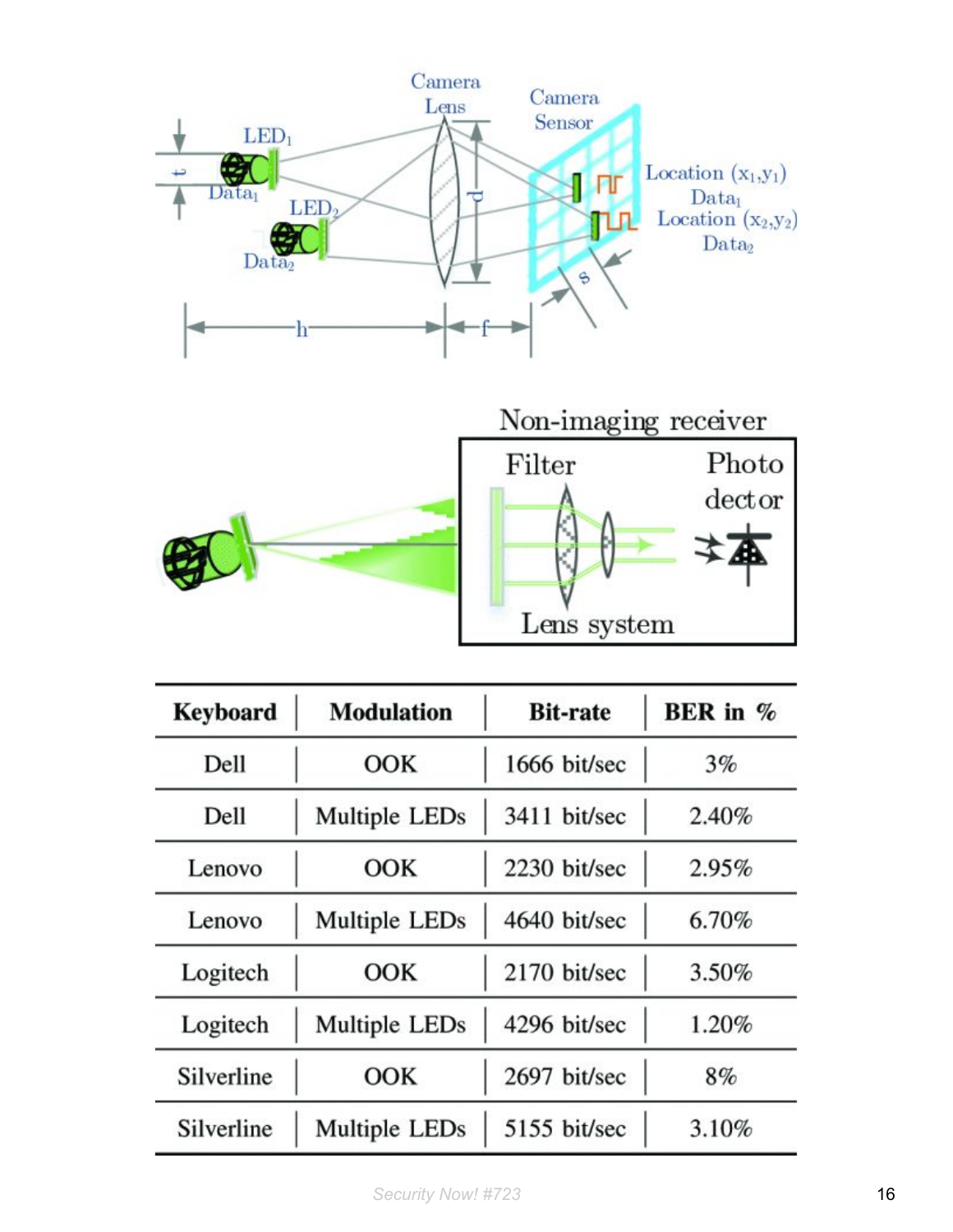# **Errata**

**Elaine:** Oh, almost forgot, Year 15 begins August 20.

#### **Anonymous Sender / Location: Somewhere**

Subject: SecurityNow dnscrypt is compatible with DNSSEC Date: 15 Jul 2019 17:57:07

:

I remember you or Leo saying that dnscrypt is incompatible with DNSSEC. I use dnscrypt and DNSSEC seems to be working according to <https://dnssec.vs.uni-due.de/>

### **Miscellany**

#### **"Stranger Things 3" was a disappointment.**

Blatant product placement. In one shot of a supermarket isle, one side was crisply in focus showing all cereal products of one vendor while the opposing side of the isle was unreadably blurred out. And the venue being "The Mail" was such a blatant commercialization.

# **Closing The Loop**

#### **"Chuck" posted to GRC's Security Now! newsgroup:**

I enjoyed show #722 yesterday.

Last night I checked the Firefox setting to Enable DNS over HTTPS (DOH). I chose a VPN location in Europe and started browsing.

There was a dramatic improvement in the speed with which websites started loading on the screen. I mean really fast.

Tonight I'm going to do some unchecking and rechecking to confirm that DOH is responsible.

Is DOH improving the efficency of a VPN connection?

#### **Chuck followed-up exactly 24 hours later, with:**

I disabled DNS Over HTTPS (DOH) in Firefox last night. Web page loading performance slowed considerably.

Naturally I turned it back on and the joy of quickly loading web pages returned!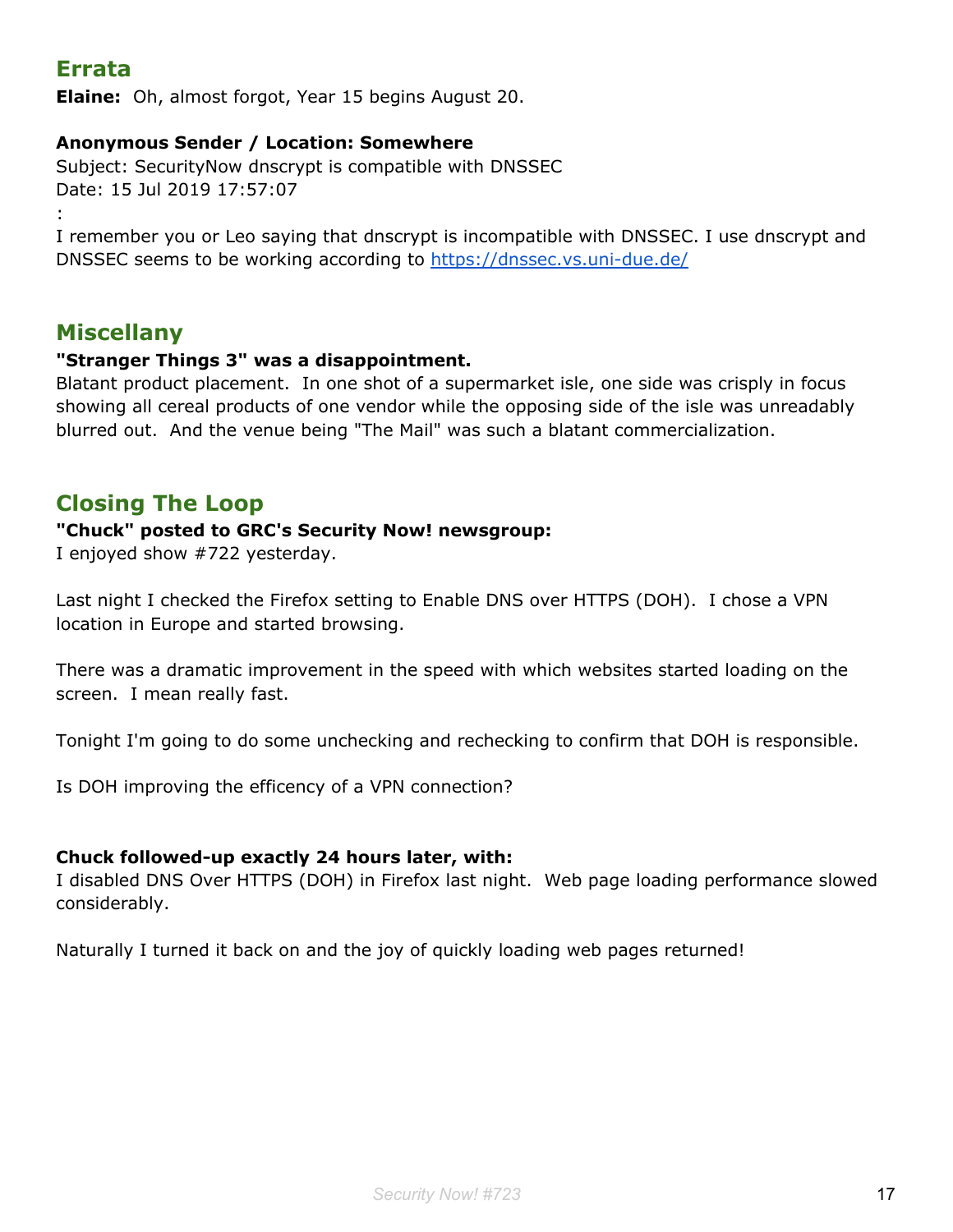# Encrypting DNS

#### **So… we have DNSSec, DNSCrypt, DNS over HTTPS (DoH) and DNS over TLS (DoT)**

#### **DNSSec…**

...provides cryptographically signed DNS records which allows a DNSsec-aware OS to verify that the DNS response received, as it has been cached and forwarded from its authoritative DNS serving originator, has not been tampered with or altered in any way. Since the DNS reply is signed with a private key which no forger can have, this essentially means that we are assured that the received DNS reply is authentic.

That's all good. But what DNSSec does NOT do is encrypt. It was never intended to provide privacy, only authenticity. So the records are signed and cannot be tampered with, but anyone watching the traffic will see the DNS client's queries and their replies just as if DNSSec was not in use.

Before I go on I'll note that ALL of the three full encryption options are 100% compatible with DNSSec. The earliest versions of DNSCrypt were NOT compatible with DNSSec, but that has not been true for some time. So DNSSec CAN be used by any and all of the three following DNS encrypting protocols.

We first discussed DNSCrypt back in the context of OpenDNS (now owned by Cisco). DNSCrypt used the same fast, lean and secure crypto that I chose for SQRL -- Dan Bernstein's Elliptic Curve 25519. It successfully provides encryption for privacy, but it is not nearly as attack and hack resistant as we would wish for a contemporary protocol since it doesn't use any of the existing public certificate infrastructure. The server's public key is published over DNS and is implicitly trusted, though it can be verified with DNSSec. So this meant that DNSCrypt was simple and lightweight, and that it could ride atop either UDP or TCP. Unlike any connection-oriented protocol (DoH or DoT) it requires much lighter server resources, it doesn't require a TLS stack and the security troubles that can bring. But it doesn't have an RFC and was never taken up by the IETF for Internet standardization.

That's why I've been using the past tense when referring to DNSCrypt. It was a pioneer in DNS encryption, but the properties of DNS over TLS or HTTP, while lacking some of DNSCrypt's laudable features, have ended up winning the day.

But what's nice is that there are DNSCrypt clients which have been extended to support DoH

The reference appears to be "DNSCrypt-Proxy" written by Frank Denis (@jedisct1) in GoLang, supports both DNSCrypt and DoH and provides DNS client services for Linux, BSD, Windows, macOS, Android and more.

<https://github.com/jedisct1/dnscrypt-proxy>

And "Simple DNSCrypt" is a very nice and friendly configuration frontend for Windows written in C#. <https://simplednscrypt.org/>